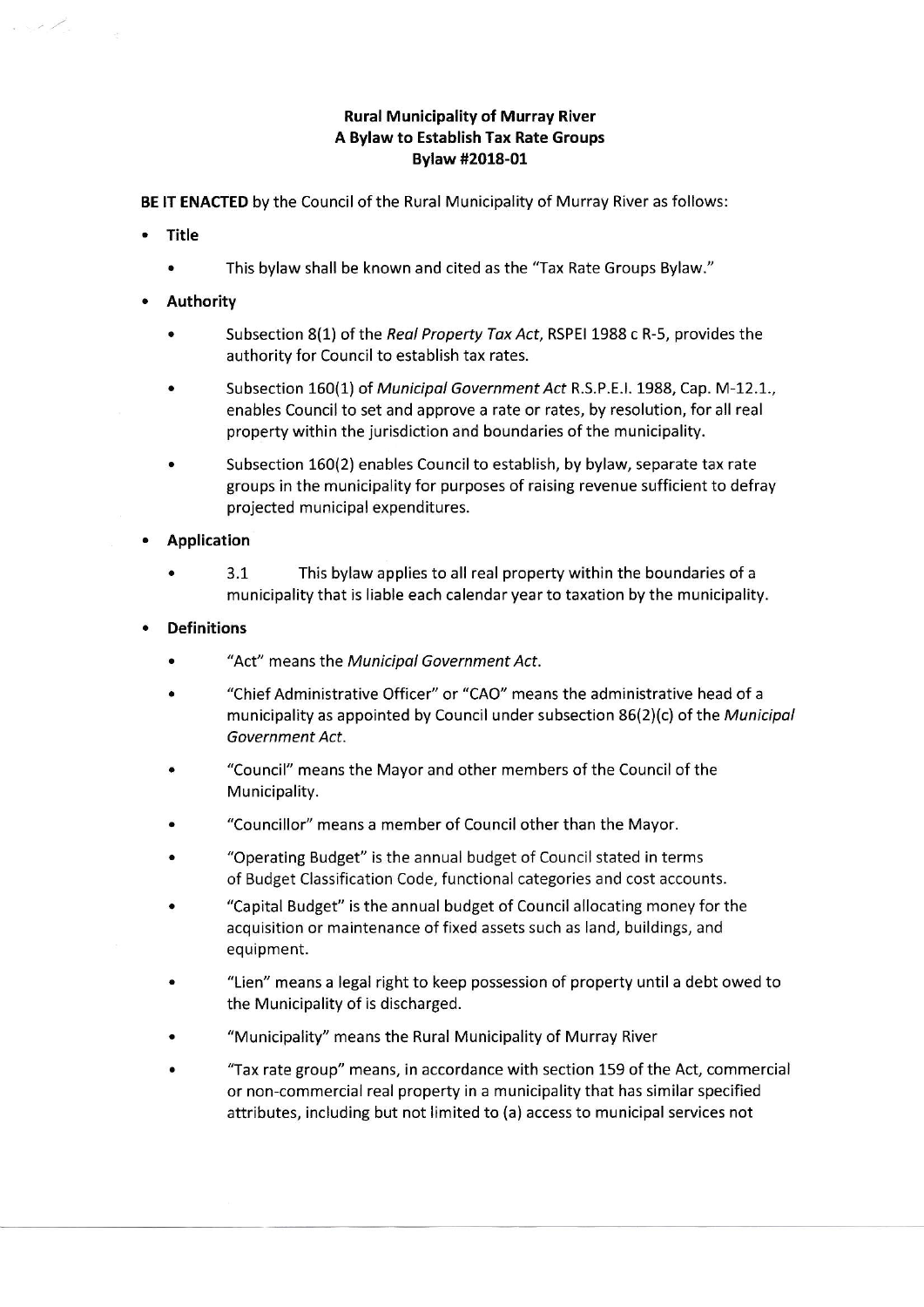available in other areas of the municipality; (b) access to a higher level of municipal services than that available in other areas of the municipality; (c) geographic location in the municipality; (d) property use; or (e) property ownership.

### . General

- . Council, through this bylaw, establishes tax rate groups within the municipality and may apply different tax rates to each group to reflect the differences in services provided.
- . The rate or rates of tax that may be approved by Council shall consist only of one commercial rate and one non-commercial rate for each tax group.
- . Council will set tax rates within the municipality by resolution.
- . Council may set a different tax rate where it has created a tax rate group based on property use or type in accordance with subsection 160(2) of the Act.
- Tax Rate Groups
	-
	- . 6.1 The Municipality\_establishes, under this bylaw, the following tax rate groups:
		- . commercial
		- non-commercial
	-
- . Establishing Group Rates
	- . The tax rates for each group shall be established by resolution of Council on an annual basis prior to March 31<sup>st</sup>. Tax rate groups established in this bylaw are identified in "Schedule A" of this bylaw.
- **Notification** 
	- . Council shall notify the Provincial Tax Commissioner in writing regarding rate or rates of taxation to be set for the period of January to December prior to March 31 of the year to which rates apply.
	- . Where Council has established or changed a tax rate group, Council shall notify the Provincial Tax Commissioner on or before December 31 of the preceding calendar year.
- . Restrictions on Rate Setting
	- . Council shall not approve a change to a tax rate to take effect at any time except on January 1 of the year in which the new tax rate applies.
	- . Council shall not approve a change to a tax rate to apply for a period of time less than a full calendar year.
- . Enforcement